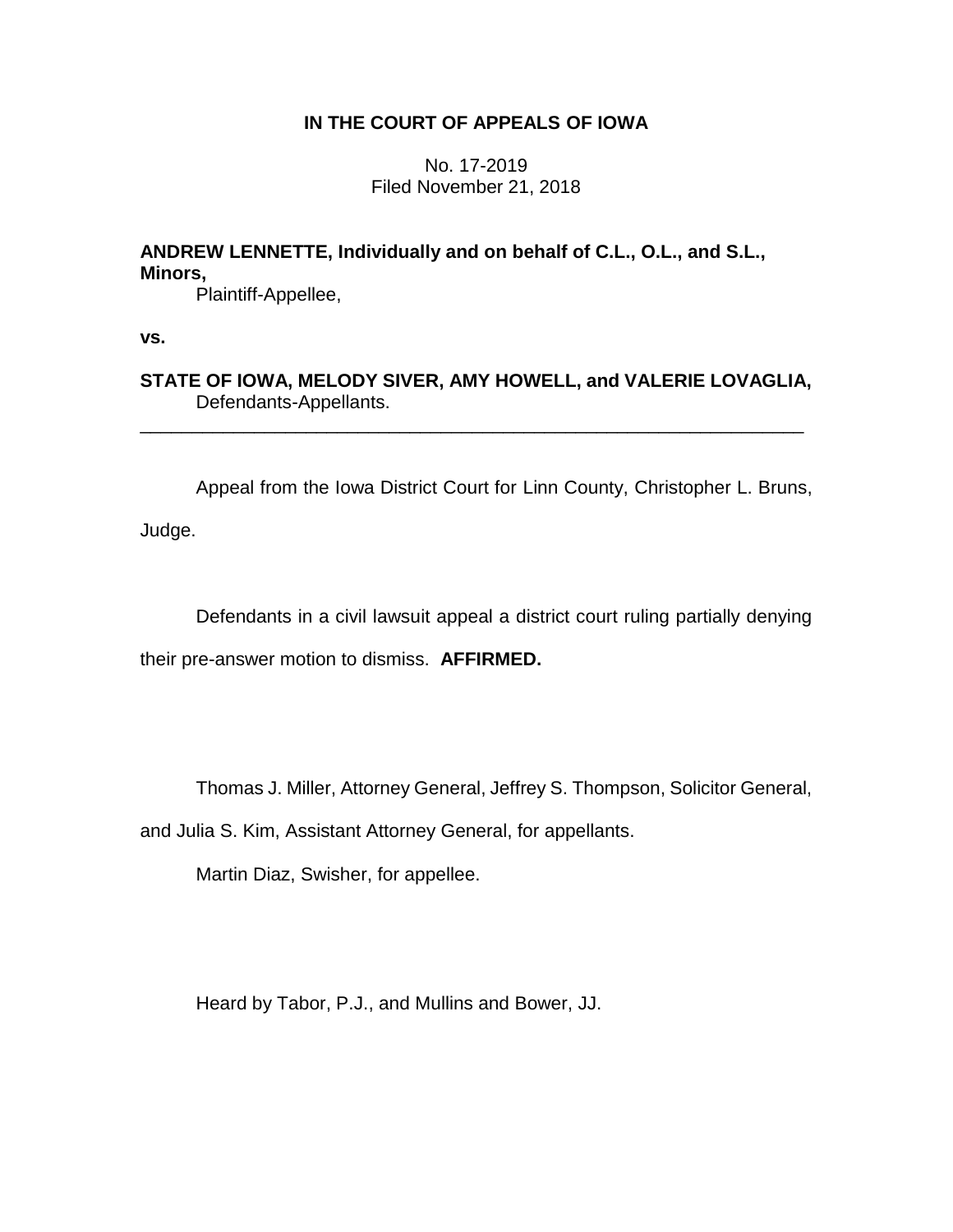## **MULLINS, Judge.**

 $\overline{a}$ 

Defendants<sup>1</sup> in a civil lawsuit appeal a district court ruling partially denying their pre-answer motion to dismiss.

## **I. Background Facts and Proceedings**

In September 2017, Andrew Lennette, on behalf of himself and his three children, filed a petition at law against defendants asserting, among other things, "a claim for violation" of his and his children's "Iowa Constitutional Rights as recognized by the Iowa Supreme Court in *Godfrey v. State*." *See generally* 898 N.W.2d 844 (Iowa 2017). Lennette alleged the rights violated "include liberty, property, privacy, procedural and substantive due process rights in the parent-child relationship and in avoiding physical and emotional harm." The defendants promptly filed a pre-answer motion to dismiss in which they argued, among other things, the constitutional claims should be dismissed for failure to state a claim on which relief may be granted because qualified immunity shielded them from liability as to Lennette's constitutional claims under *Godfrey*.

Prior to its ruling on the motion to dismiss, Lennette alerted the district court in a supplemental resistance that a federal district court certified a question of law to the Iowa Supreme Court as to whether a defendant could raise a defense of qualified immunity to a constitutional claim for damages under certain provisions of the Iowa Constitution. Lennette argued the district court should not apply qualified immunity to *Godfrey*-type claims until the supreme court decided the issue. In its ruling on the motion to dismiss, the district court concluded:

<sup>&</sup>lt;sup>1</sup> The defendants include the State of Iowa and three employees of the Iowa Department of Human Services, Melody Siver, Amy Howell, and Valerie Lovaglia.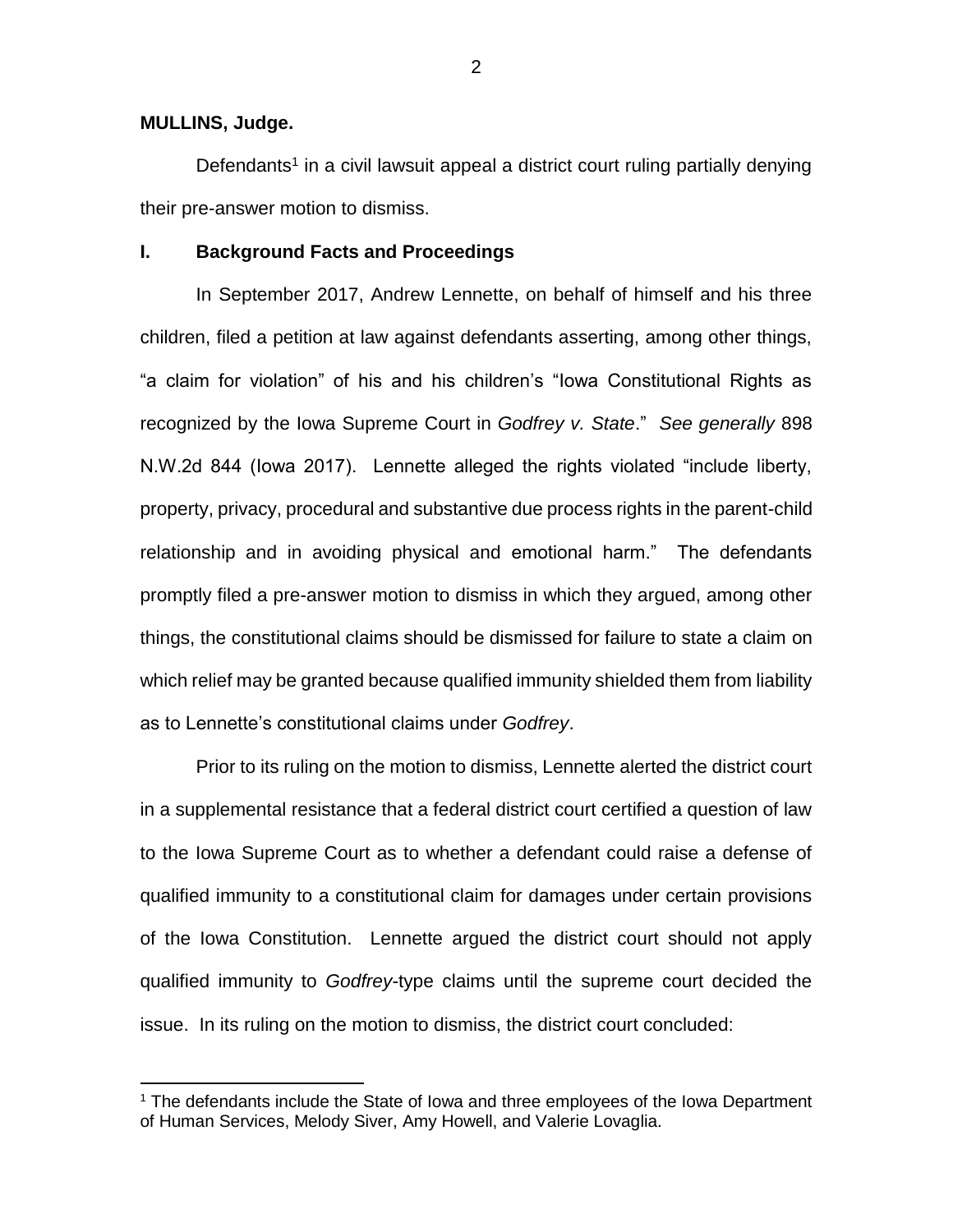[T]he issue of qualified immunity for Iowa constitutional claims remains an open question and that to guess the answer to that question without a dispositive holding from the Iowa Supreme Court risks unnecessary expenses and proceedings for all involved. Further, even if the Iowa Supreme Court declines to consider the certified question described here, the doubt must be resolved in [Lennette's] favor, because the current motion is a motion to dismiss. The Court cannot say with any certainty whether qualified immunity exists in this scenario and thus cannot grant the motion on the basis of qualified immunity.

Following the court's ruling, the defendants filed an application for interlocutory appeal on the issue of qualified immunity. The application was initially denied in a single-justice order. The application was granted following defendants' motion for a three-justice review. The supreme court stayed the proceedings in the district court and transferred the matter to this court for resolution.

## **II. Standard of Review**

Appellate review of a district court ruling denying a motion to dismiss is for correction of errors at law. *Ackerman v. State*, 913 N.W.2d 610, 614 (Iowa 2018); *Madden v. City of Iowa City*, 848 N.W.2d 40, 44 (Iowa 2014). "A motion to dismiss should only be granted if the allegations in the petition, taken as true, could not entitle the plaintiff to any relief." *King v. State*, 818 N.W.2d 1, 9 (Iowa 2012) (quoting *Sanchez v. State*, 692 N.W.2d 812, 816 (Iowa 2005)). Denying a motion to dismiss is appropriate unless the petition "on its face shows no right of recovery under any state of facts." *Ritz v. Wappello Cnty. Bd. of Supervisors*, 595 N.W.2d 786, 789 (Iowa 1999) (quoting *Schaffer v. Frank Moyer Constr., Inc.*, 563 N.W.2d 605, 607 (Iowa 1997)). We do not consider facts contained in the motion to dismiss. *See McGill v. Fish*, 790 N.W.2d 113, 116 (Iowa 2010). "To the extent that we review constitutional claims, our review is de novo." *Id.* at 116–17.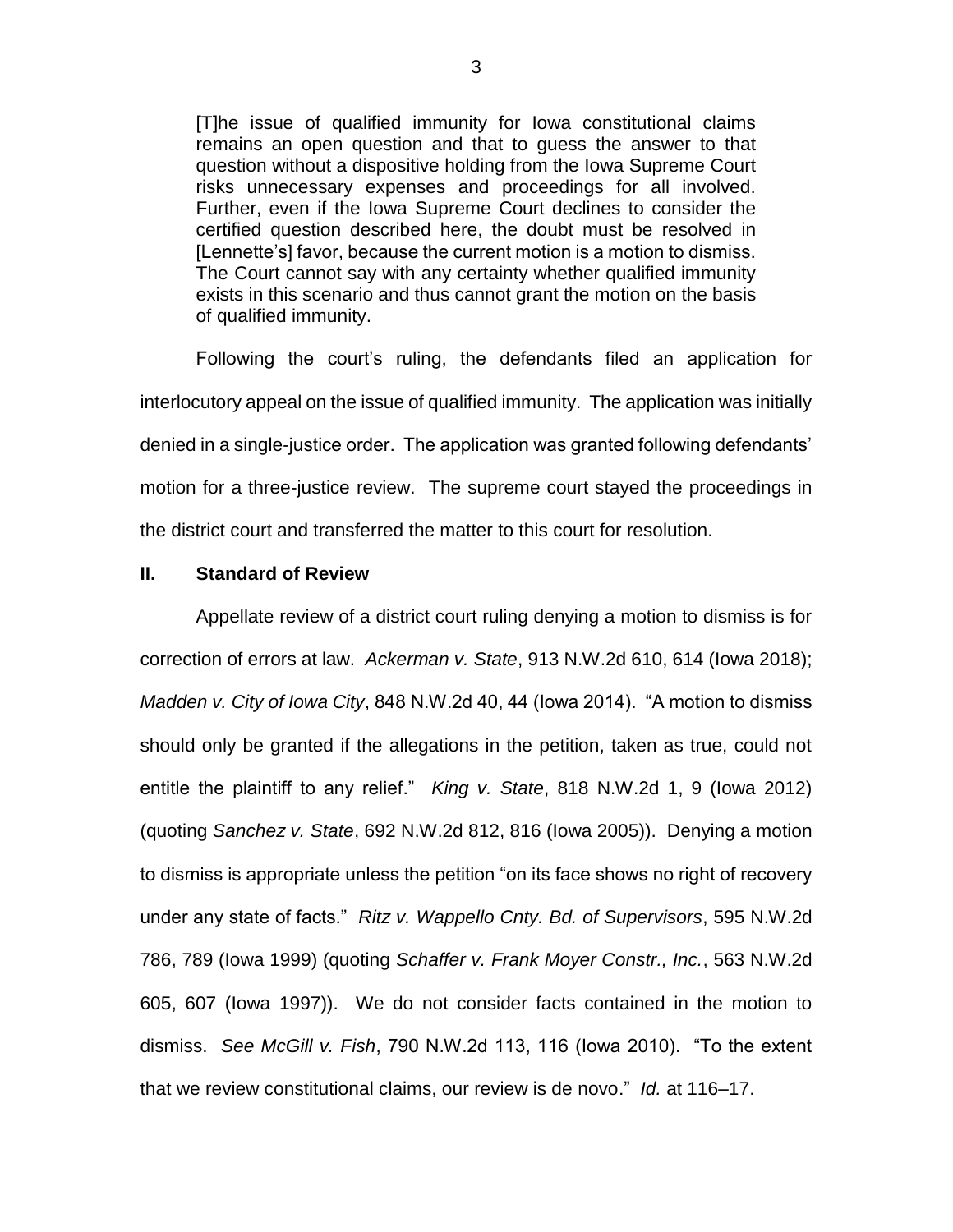## **III. Analysis**

## A. Appellate Jurisdiction

On appeal, defendants contend the district court erred in denying their preanswer motion to dismiss Lennette's constitutional claims after concluding qualified immunity is not available to shield them from liability in relation to such claims. Defendants additionally contend in this interlocutory appeal that: (1) Lennette's constitutional claims are not recognized under Iowa law and the court therefore erred in not granting dismissal for failure to state a claim for which relief can be granted; (2) if qualified immunity is available, then they are entitled to its application under the circumstances of this case; (3) they are entitled to absolute immunity; and (4) they are entitled to statutory immunity.

The parties disagree as to whether error was preserved on the four latter arguments. Defendants' application for interlocutory appeal only raised the issue of whether qualified immunity is available in relation to Lennette's constitutional claims—the application solely requested the supreme court "grant interlocutory review of the district court's ruling denying Defendants' motion to dismiss the Iowa Constitutional claims on the basis of qualified immunity." Following an initial denial of the application, the defendants' motion for a three-justice review was likewise limited to the issue of qualified immunity in relation to the constitutional claims. In response to that motion, the supreme court granted the initial application.

Obviously, defendants have raised additional arguments in their briefs on appeal that were not referenced in their materials requesting interlocutory review. We view the issue as related to jurisdiction rather than error preservation. "If a ruling or decision is interlocutory, we lack jurisdiction unless permission to appeal

4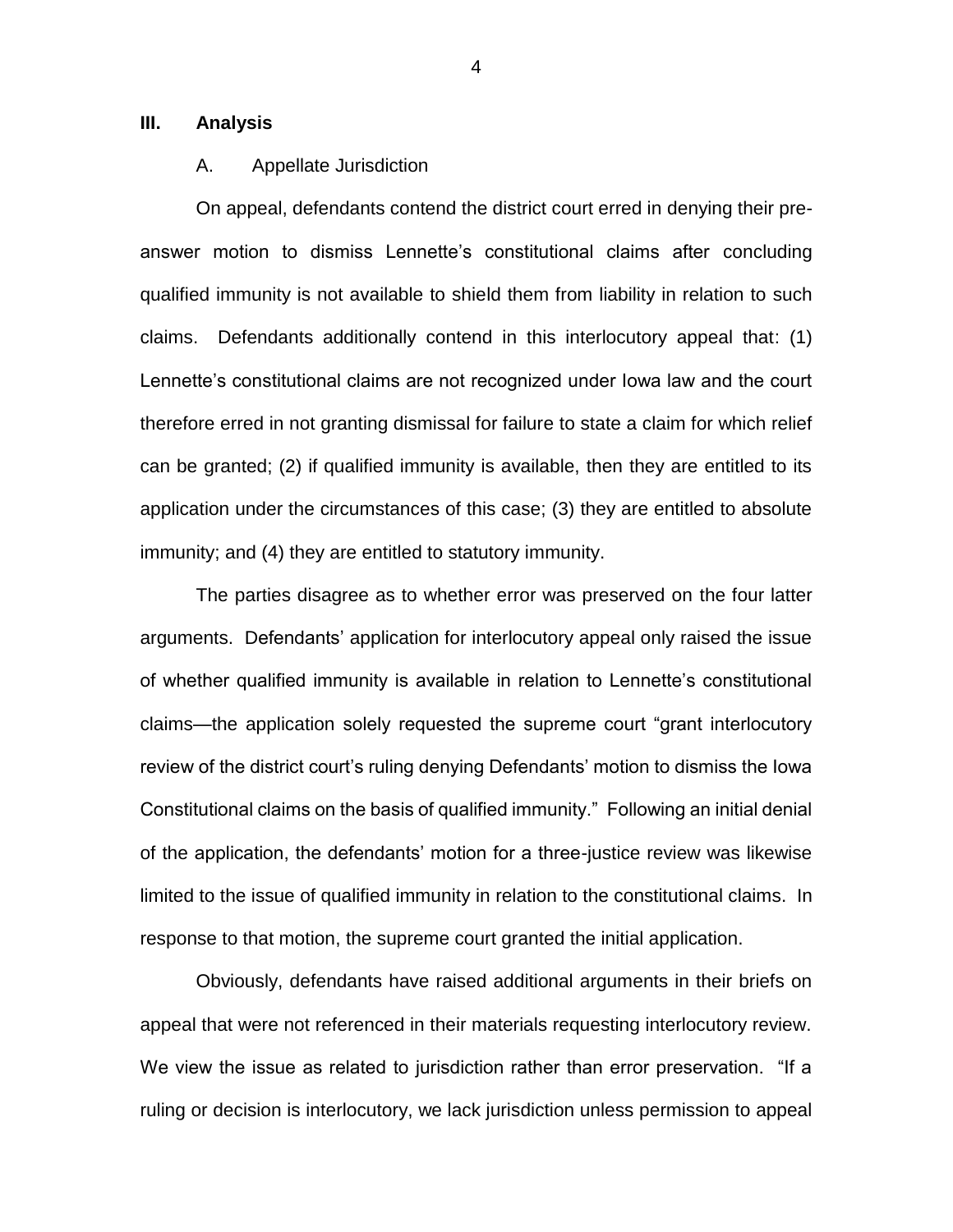is granted." *In re Marriage of Zahnd*, 567 N.W.2d 684, 686 (Iowa Ct. App. 1997); *accord In re Marriage of Graziano*, 573 N.W.2d 598, 560 (Iowa 1998); *Rowen v. LeMars Mut. Ins. Co. of Iowa*, 357 N.W.2d 579, 581 (Iowa 1984); *see* Iowa R. App. P. 6.104(1)(a); *see also Koss v. City of Cedar Rapids*, 300 N.W.2d 153, 156 (Iowa 1981) (finding the issues raised in an application for interlocutory review "set the parameters of any appellate-court jurisdiction" and jurisdiction of issues not raised in the application). Defendants only requested and received permission to appeal "the district court's ruling denying Defendants' motion to dismiss the Iowa Constitutional claims on the basis of qualified immunity." We limit our consideration to the only issue for which interlocutory review was requested and granted: the propriety of the district court's denial of defendants' motion to dismiss the constitutional claim on the basis of qualified immunity. *See also* Iowa Rs. App. P. 6.104(1)(d) (requiring applications for interlocutory review to comply with content requirements of rule 6.1002(1)), 6.1002(1)(d) (requiring appellate motions to "state with particularity the grounds on which it is based, including citations to relevant authorities").

#### B. Merits

In *Godfrey*, a plaintiff sought damages in a civil suit against the State and several state officials for actions allegedly in violation of his due process and equal protection rights under article I, sections 6 and 9 of the Iowa Constitution. *See* 898 N.W.2d at 845–46. The defendants moved for summary judgment, arguing there is no private cause of action for damages for such constitutional violations. *Id.* at 846. The district court agreed and granted the motion for summary judgment. *Id.* at 846–47. On appeal, the supreme court concluded the due process and equal

5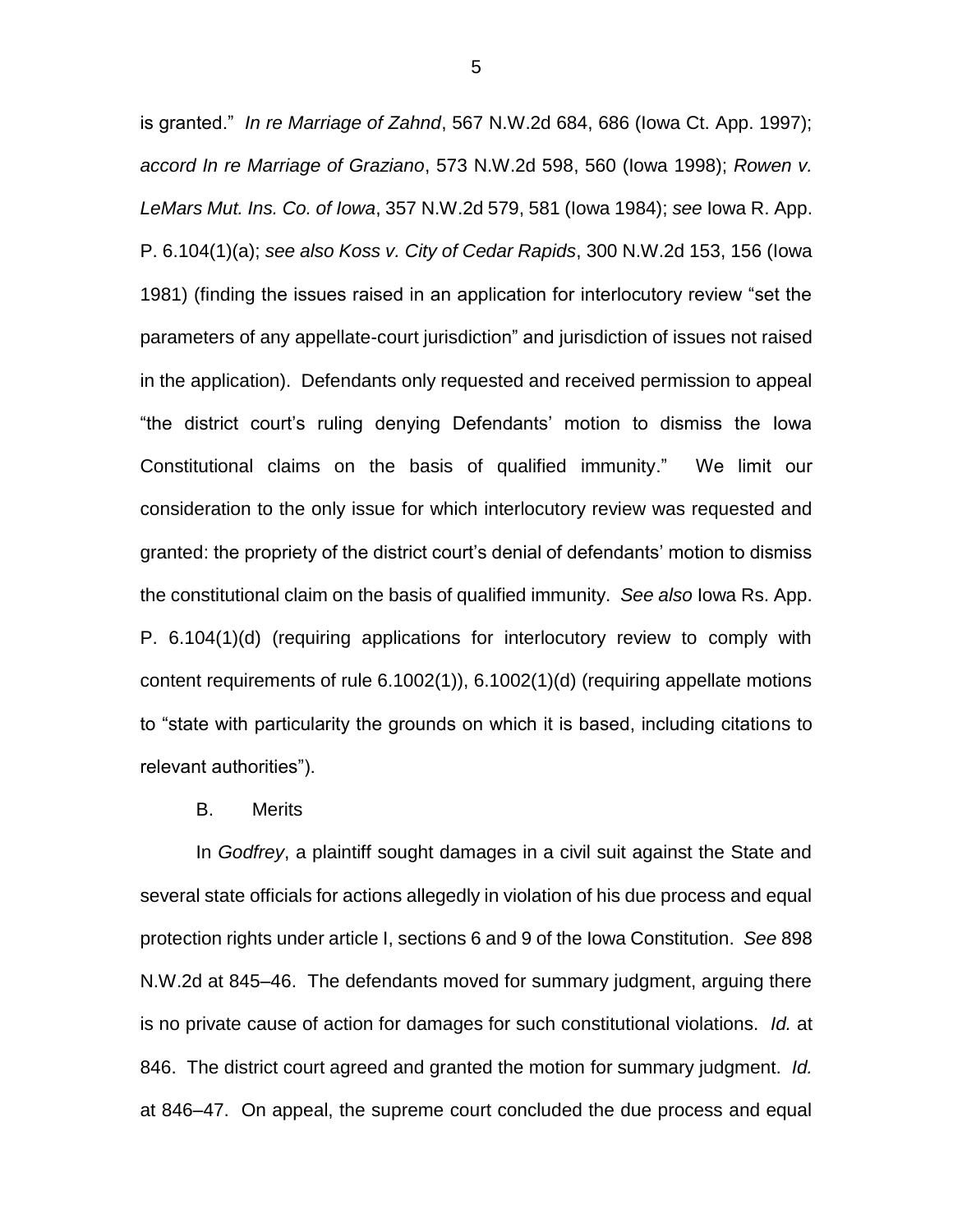protection clauses of the Iowa Constitution are self-executing for purposes of damages at law. *See id.* at 871–72. As such, the State and state officials may be sued directly for violating the equal protection and due process clauses of the Iowa Constitution "where state law does not provide an adequate compensatory damage remedy." *Baldwin v. City of Estherville*, 915 N.W.2d 259, 265 (Iowa 2018) (discussing *Godfrey*). The issue of whether qualified immunity could be asserted as a defense to such claims, however, was not before the court. *See id.*; *Godfrey*, 898 N.W.2d at 879.

After *Godfrey*, a federal district court certified a question to the Iowa Supreme Court as to whether a defendant could raise a defense of qualified immunity to a constitutional claim for damages for violation of article I, sections 1 and 8 of the Iowa Constitution. *See Baldwin v. Estherville, Iowa*, No. C15-3168- MWB, 2017 WL 10290551, at \*2–3 (N.D. Iowa Oct. 2, 2017). The Iowa Supreme Court answered that question as follows:

A defendant who pleads and proves as an affirmative defense that he or she exercised all due care to conform with the requirements of the law is entitled to qualified immunity on an individual's claim for damages for violation of article I, sections 1 and 8 of the Iowa Constitution.

*Baldwin*, 915 N.W.2d at 260–61. The court explained "that constitutional tort claims in Iowa should be subject to *some limit*." *Id.* at 275. This is because "the government officials . . . would be reluctant to fully perform their jobs if they could be found strictly liable for actions that happened to violate someone's constitutional rights." *Id.* at 277.

*Godfrey* and *Baldwin* stand for the proposition that litigants may pursue constitutional tort claims against the State and state officials for money damages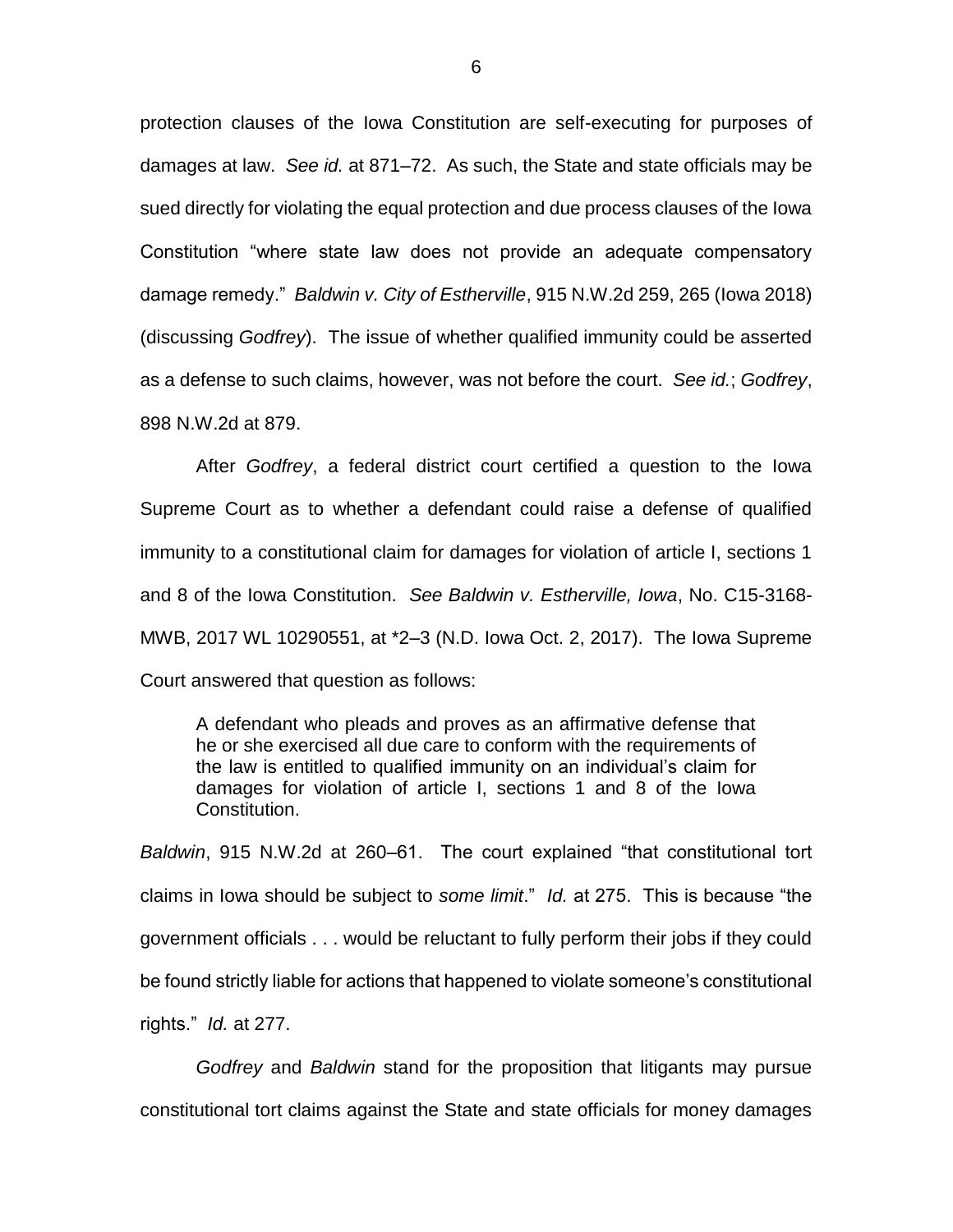where state law does not otherwise provide an adequate compensatory damage remedy. *Godfrey* considered claims under article I, sections 6 and 9, while *Baldwin*  considered claims under article I, sections 1 and 8. Lennette's petition forwards various common law claims and claims for violation of Iowa Constitutional rights recognized in *Godfrey*. The supreme court's holding in *Baldwin* "that qualified immunity should be available to those defendants who plead and prove as an affirmative defense that they exercised all due care to conform to the requirements of the law" was expressly limited to article I, sections 1 and 8. *Id.* at 279. The court left open the issue of "the possibility that constitutional claims other than unlawful search and seizure may have a higher mens rea requirement, such as intent, embedded within the constitutional provision itself." *Id.* at 281.

What is clear from *Baldwin* is that constitutional torts are not strict liability offenses, qualified immunity in constitutional tort cases is an affirmative defense, and a constitutional tort defendant must plead and carry the burden of proof in order to be entitled to the affirmative defense. *See id.* at 279–81.

In oral argument, defendants conceded the supreme court's decision in *Baldwin* is dispositive in this appeal because qualified immunity in constitutional tort cases is an affirmative defense and dismissing a cause of action at the motionto-dismiss stage on the basis of an affirmative defense is improper. Under the circumstances of this case, we agree. Typically, "[a] motion to dismiss . . . is not a proper vehicle for the submission of affirmative defenses." *Harrison v. Allied Mut. Cas. Co.*, 113 N.W.2d 701, 702 (Iowa 1962). This is true unless the fact and nature of the affirmative defense "affirmatively appear on the face of the complaint

7